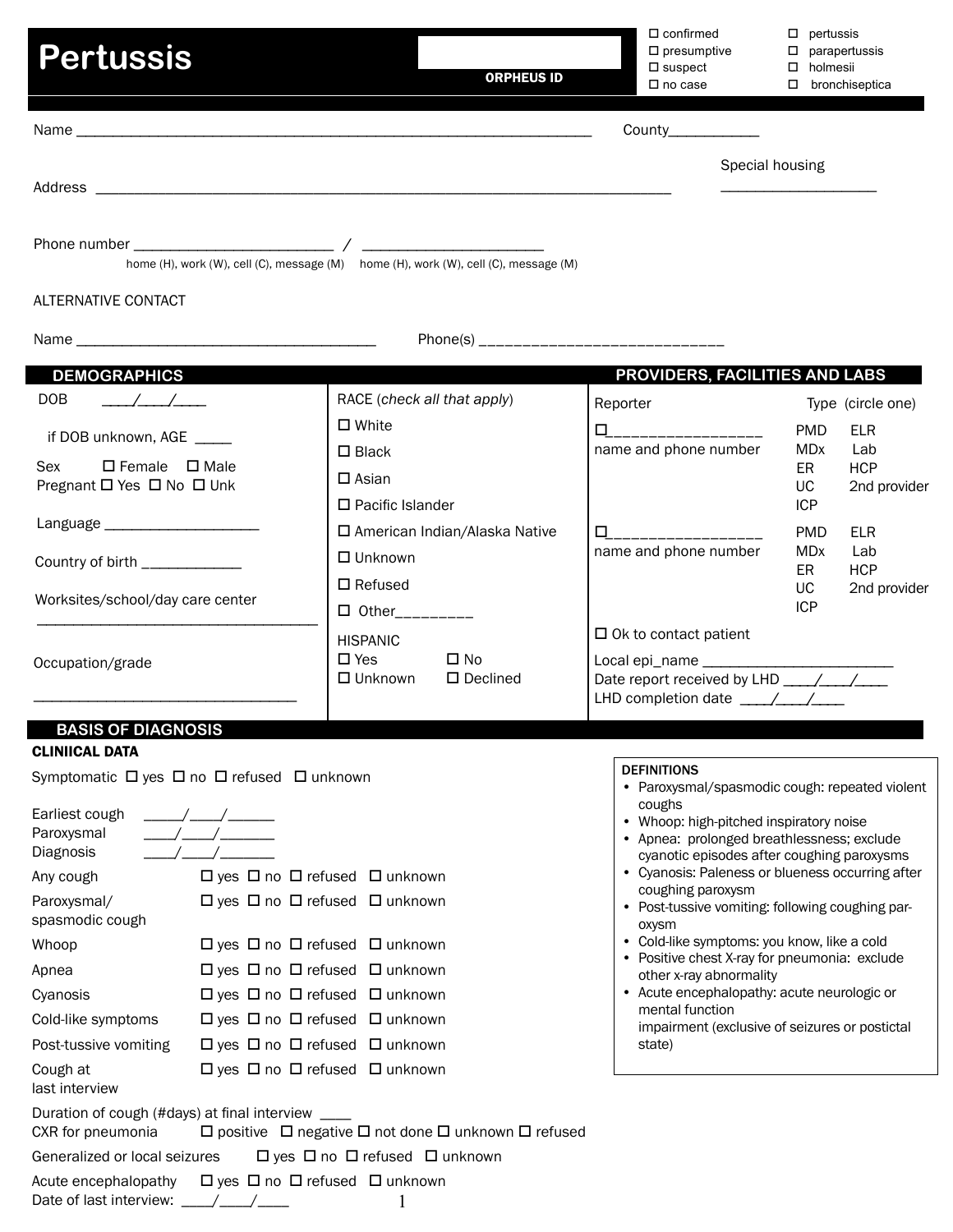**CASE'S NAME** BASIS OF DIAGNOSIS, PERTUSSIS CONT. TREATMENT Drug name The Size/dose/frequency Start date Start date End date \_\_\_\_\_\_\_\_\_\_\_\_\_\_\_\_\_\_\_\_\_\_\_\_\_\_\_\_\_\_ \_\_\_\_\_\_\_\_\_\_\_\_\_\_\_\_\_\_\_\_\_\_\_\_\_\_\_\_\_\_ \_\_\_\_/\_\_\_\_/\_\_\_\_ \_\_\_\_/\_\_\_\_/\_\_\_\_ \_\_\_\_\_\_\_\_\_\_\_\_\_\_\_\_\_\_\_\_\_\_\_\_\_\_\_\_\_\_ \_\_\_\_\_\_\_\_\_\_\_\_\_\_\_\_\_\_\_\_\_\_\_\_\_\_\_\_\_\_ \_\_\_\_/\_\_\_\_/\_\_\_\_ \_\_\_\_/\_\_\_\_/\_\_\_\_ \_\_\_\_\_\_\_\_\_\_\_\_\_\_\_\_\_\_\_\_\_\_\_\_\_\_\_\_\_\_ \_\_\_\_\_\_\_\_\_\_\_\_\_\_\_\_\_\_\_\_\_\_\_\_\_\_\_\_\_\_\_ \_\_\_\_/\_\_\_\_/\_\_\_\_ \_\_\_\_/\_\_\_\_/\_\_\_\_ Comments: Deceased:  $\Box$  yes  $\Box$  no date of death  $\Box$ Cause: \_\_\_\_\_\_\_\_\_\_\_\_\_\_\_\_\_\_\_\_\_\_\_\_\_\_\_\_\_\_\_\_\_\_\_\_\_\_\_\_ related to disease unrelated to disease unk Hospitalized:  $\square$  yes  $\square$  no $\square$  unk Name \_\_\_\_\_\_\_\_\_\_\_\_\_\_\_\_\_\_\_\_\_\_\_\_\_\_\_\_\_\_\_ admit date  $\angle$  /  $\angle$   $\Box$  ICU discharge date  $\underline{\qquad \qquad \qquad }$ admit date  $\frac{1}{2}$   $\frac{1}{2}$   $\frac{1}{2}$  ICU discharge date \_\_\_\_/\_\_\_\_/\_\_\_\_ LABORATORY DATA **D** None Laboratory Name Collection date  $\frac{1}{\sqrt{2\pi}}$  Report date  $\frac{1}{\sqrt{2\pi}}$ Specimen type:  $\Box$  NP swab  $\Box$  NP aspirate Test type:  $\Box$  PCR  $\Box$  Culture Result:  $\Box$  Indeterminate  $\Box$  Positive  $\Box$  Negative  $\Box$  Not done  $\Box$  Unknown Laboratory Name Collection date \_\_\_\_/\_\_\_\_/\_\_\_\_\_ Report date \_\_\_\_/\_\_\_\_/\_\_\_\_ Specimen type:  $\Box$  NP swab  $\Box$  NP aspirate Test type:  $\Box$  PCR  $\Box$  Culture Result:  $\Box$  Indeterminate  $\Box$  Positive  $\Box$  Negative  $\Box$  Not done  $\Box$  Unknown

|                                                                 | <b>INFECTION TIMELINE</b>                                                         |                                                                                                                                                                                                                                                                                                                                                                                                                                                                                                                                                              |                                                                           |                                 |                                                                                                                                                                     |       |                                                                                                                                                          |                                |
|-----------------------------------------------------------------|-----------------------------------------------------------------------------------|--------------------------------------------------------------------------------------------------------------------------------------------------------------------------------------------------------------------------------------------------------------------------------------------------------------------------------------------------------------------------------------------------------------------------------------------------------------------------------------------------------------------------------------------------------------|---------------------------------------------------------------------------|---------------------------------|---------------------------------------------------------------------------------------------------------------------------------------------------------------------|-------|----------------------------------------------------------------------------------------------------------------------------------------------------------|--------------------------------|
|                                                                 | periods.                                                                          | Enter onset date of cough in heavy box.<br>Count forwards and backwards to figure<br>probable exposure and communicable                                                                                                                                                                                                                                                                                                                                                                                                                                      | days from onset:<br>calendar dates:                                       | <b>EXPOSURE PERIOD</b><br>$-21$ | $-7$<br>$\leftarrow$ ask about $\rightarrow$<br>exposures in<br>this window                                                                                         | onset | <b>COMMUNICABLE PERIOD</b><br>beginning of<br>paroxyms<br>$\leftarrow$ 3 weeks $\rightarrow$<br>or 5 days<br>after antibiotics.<br>whichever comes first |                                |
|                                                                 | Interviewed<br>$\square$ yes                                                      | $\square$ no                                                                                                                                                                                                                                                                                                                                                                                                                                                                                                                                                 | Interview date(s)                                                         |                                 |                                                                                                                                                                     |       | Interviewed by                                                                                                                                           |                                |
| $\Box$ refused                                                  | Who $\Box$ patient<br>Reason not interviewed (choose one)<br>$\Box$ not indicated | $\Box$ provider $\Box$ parent<br>$\Box$ unable to reach<br>$\square$ physician interview                                                                                                                                                                                                                                                                                                                                                                                                                                                                     | $\Box$ other<br>$\Box$ out of jursdiction<br>$\Box$ medical record review |                                 | $\Box$ deceased                                                                                                                                                     |       |                                                                                                                                                          |                                |
| V<br>n.<br>$\Box$<br>$\Box$<br>$\Box$<br>$\Box$<br>П.<br>$\Box$ | u<br>$\Box$ contact of possible case<br>$\Box$<br>$\Box$<br>п                     | $\Box$ places where exposed (check boxes to right)<br>$\Box$ Travel outside the home area<br>When you have a series of the contract of the contract of the contract of the contract of the contract of the contract of the contract of the contract of the contract of the contract of the contract of the contract of the<br>Where we have a set of the set of the set of the set of the set of the set of the set of the set of the set of the set of the set of the set of the set of the set of the set of the set of the set of the set of the set of t |                                                                           |                                 | Places where exposed<br>$\Box$ daycare<br>$\Box$ school<br>$\Box$ doctor's office<br>$\square$ hospital ward<br>$\Box$ hospital ER<br>$\Box$ hosp.outpatient clinic |       | $\square$ work<br>$\Box$ college<br>$\Box$ military<br>$\square$ correctional facility<br>$\square$ place of worship<br>$\Box$ international travel      | $\Box$ other<br>$\Box$ unknown |
|                                                                 | $\Box$ other risk<br>ΙI                                                           |                                                                                                                                                                                                                                                                                                                                                                                                                                                                                                                                                              |                                                                           |                                 | $\square$ home                                                                                                                                                      |       |                                                                                                                                                          |                                |

|  | <b>FOLLOW-UP</b> |  |
|--|------------------|--|
|  |                  |  |

| V.            | n              | u                      |                                                                                                                                       |                                                    |                              |                             |
|---------------|----------------|------------------------|---------------------------------------------------------------------------------------------------------------------------------------|----------------------------------------------------|------------------------------|-----------------------------|
| 0 O           |                | П                      | $\Box$ contact with infants                                                                                                           |                                                    |                              |                             |
| 0 O           |                | □                      | $\Box$ contact with pregnant women in 3rd trimester                                                                                   |                                                    |                              |                             |
| 0 O           |                | □                      | $\Box$ all household contacts of case where there is infant or pregnant woman in 3rd trimester                                        |                                                    |                              |                             |
| $\Box$ $\Box$ |                | □                      | $\Box$ daycare contacts of case if there is infant or pregnant woman in 3rd trimester                                                 |                                                    |                              |                             |
| 0 O           |                | □                      | $\Box$ other contacts (pediatric healthcare workers, unimmunized contacts, other pregnant women, high risk contacts of suspect cases) |                                                    |                              |                             |
|               |                |                        | Settings where the case may have exposed others during infectious period                                                              |                                                    |                              |                             |
|               | $\Box$ daycare |                        | $\Box$ hospital ward                                                                                                                  | $\Box$ >1 setting outside household $\Box$ college |                              | $\Box$ place of worship     |
|               | $\Box$ school  |                        | $\square$ hospital ER                                                                                                                 | $\square$ work                                     | $\square$ military           | $\Box$ international travel |
|               |                | $\Box$ doctor's office | $\Box$ hosp.outpatient clinic                                                                                                         | $\Box$ unknown                                     | $\Box$ correctional facility | $\Box$ other                |
|               |                |                        |                                                                                                                                       |                                                    |                              | $\Box$ no documented spread |
| □             |                |                        | $\square$ case educated about how to reduce disease transmission                                                                      |                                                    |                              |                             |

2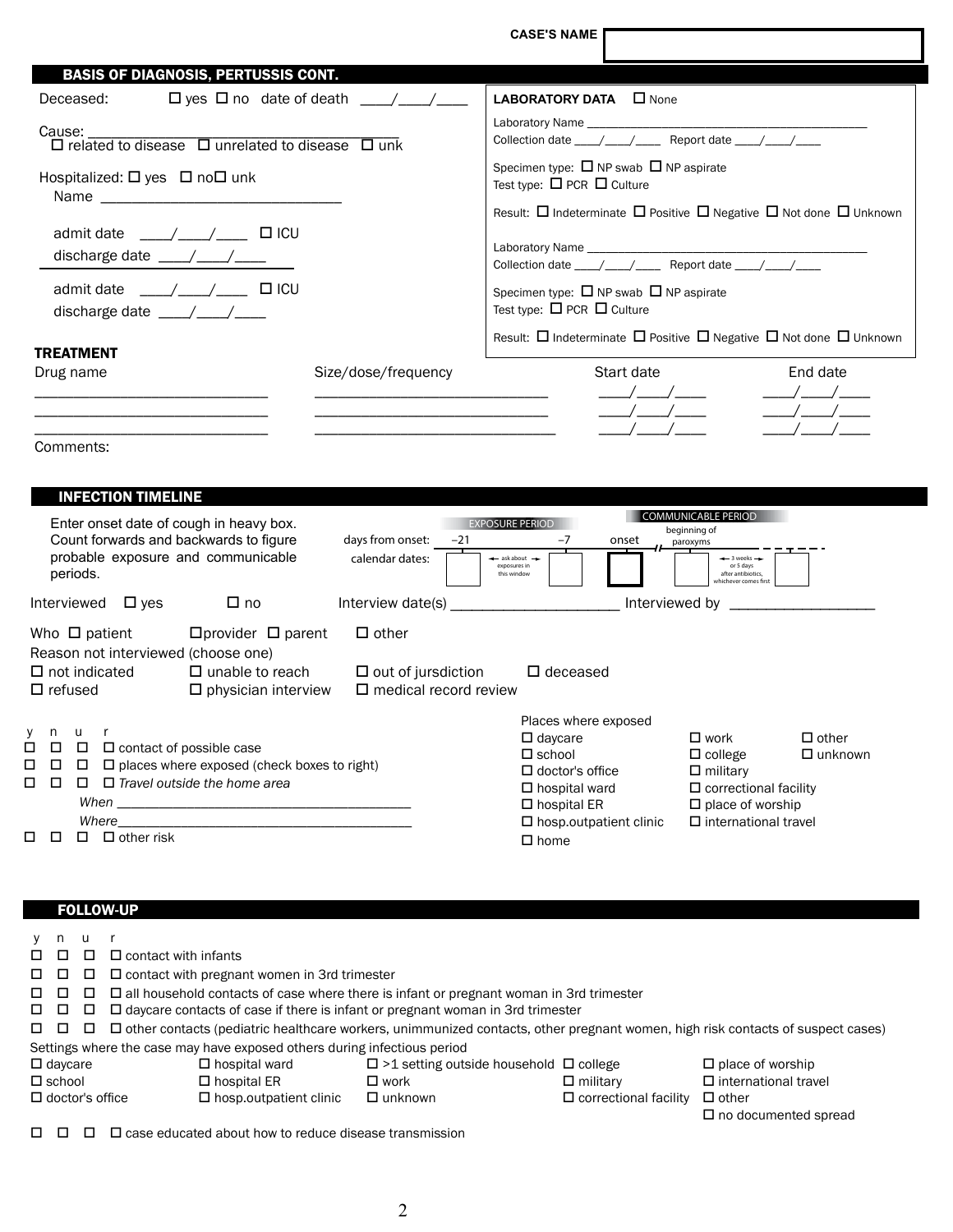**CASE'S NAME**

| <b>EPI-LINKAGE</b>                   |                                                                                                                  |                                                                                                                                     |
|--------------------------------------|------------------------------------------------------------------------------------------------------------------|-------------------------------------------------------------------------------------------------------------------------------------|
| -u<br>n<br>$\Box$<br>$\Box$<br>П.    | associated with known outbreak                                                                                   | Epi-link $\Box$ household $\Box$ sporadic $\Box$ outbreak                                                                           |
| $\Box$<br>$\Box$<br>$\Box$<br>Nature | close contact of another case                                                                                    | Exposure type<br>$\Box$ single $\Box$ multiple $\Box$ unknown                                                                       |
|                                      | $\square$ coworker<br>$\Box$ daycare<br>$\Box$ household<br>$\Box$ friend<br>$\Box$ infant<br>$\Box$ unborn baby | Exposure date and time $\frac{1}{\sqrt{1-\frac{1}{2}}}$<br>Outbreak ID Production Contract Products<br>Generation $\Box$ 1 $\Box$ 2 |
|                                      | has case been reported                                                                                           |                                                                                                                                     |

# IMMUNIZATION HISTORY

|         |      | Up to date for pertussis $\Box$ yes $\Box$ no $\Box$ unk Received Tdap $\Box$ yes $\Box$ no $\Box$ unk | Vaccinated: $\Box$ yes $\Box$ no $\Box$ unk<br>if not vaccinated, why not?                                                                                                                     |
|---------|------|--------------------------------------------------------------------------------------------------------|------------------------------------------------------------------------------------------------------------------------------------------------------------------------------------------------|
| Vaccine | Date | Source: Choose one<br>ALERT / Provider / Verbal (Shot card) / Verbal (not verified)                    | $\Box$ Religious exemption<br>$\Box$ Medical contraindication<br>$\Box$ Philosophical exemption<br>$\Box$ Previous culture/MD confirmed<br>$\Box$ Parental/patient refusal<br>$\Box$ Too young |
|         |      |                                                                                                        | $\Box$ Forgot<br>$\Box$ Inconvenience<br>$\square$ Too expensive                                                                                                                               |
|         |      | If you have access to ALERT, please print the vaccination history and staple to this form.             | $\Box$ Concurrent illness<br>$\Box$ Parent/patient unaware<br>$\Box$ Vaccination records incomplete<br>(unavailalbe)<br>$\Box$ Other                                                           |

□ Unknown

# CONTACT MANAGEMENT

| If the case is an infant, and the contact is the mother, ask the following questions: |                                                                                  |                                                                                                                              |            |
|---------------------------------------------------------------------------------------|----------------------------------------------------------------------------------|------------------------------------------------------------------------------------------------------------------------------|------------|
| Have you ever been vaccinated with Tdap?                                              |                                                                                  | $\Box$ yes $\Box$ no $\Box$ mom not available for interview $\Box$ unk                                                       |            |
|                                                                                       |                                                                                  | Were you vaccinated with Idap during pregnancy with case infant? $\Box$ yes $\Box$ no $\Box$ mom not available for interview |            |
|                                                                                       |                                                                                  | $\Box$ unk $\Box$ infant adopted or in foster care                                                                           |            |
| If yes, what trimester $\Box$ 1st $\Box$ 2nd $\Box$ 3rd $\Box$ unk                    |                                                                                  |                                                                                                                              |            |
| If mother wasn't vaccinated during pregnancy with case infant, why not?               | $\Box$ doesn't recall physician offering, $\Box$ declined Tdap during pregnancy, | $\Box$ vaccinated following pregnancy $\Box$ vaccinated prior to pregnancy $\Box$ other: specify                             | $\Box$ unk |
| Be sure to enter Tdap info below:                                                     |                                                                                  | Source: Choose one                                                                                                           |            |
| Date<br>Age                                                                           | Vax name                                                                         | ALERT Provider Verbal (Shot card) Verbal (not verified)                                                                      |            |
|                                                                                       |                                                                                  |                                                                                                                              |            |
|                                                                                       |                                                                                  |                                                                                                                              |            |

\_\_\_\_/\_\_\_\_/\_\_\_\_ \_\_\_\_\_\_\_\_\_\_\_\_\_\_\_ \_\_\_\_\_\_\_\_\_\_\_\_\_\_\_\_\_\_\_\_\_\_\_\_\_\_\_ \_\_\_\_\_\_\_\_\_\_\_\_\_\_\_\_\_\_\_\_\_\_\_\_\_\_\_\_\_\_\_\_\_\_\_\_\_\_\_\_\_\_\_\_\_\_\_\_\_\_\_\_\_\_\_\_\_

COMMENTS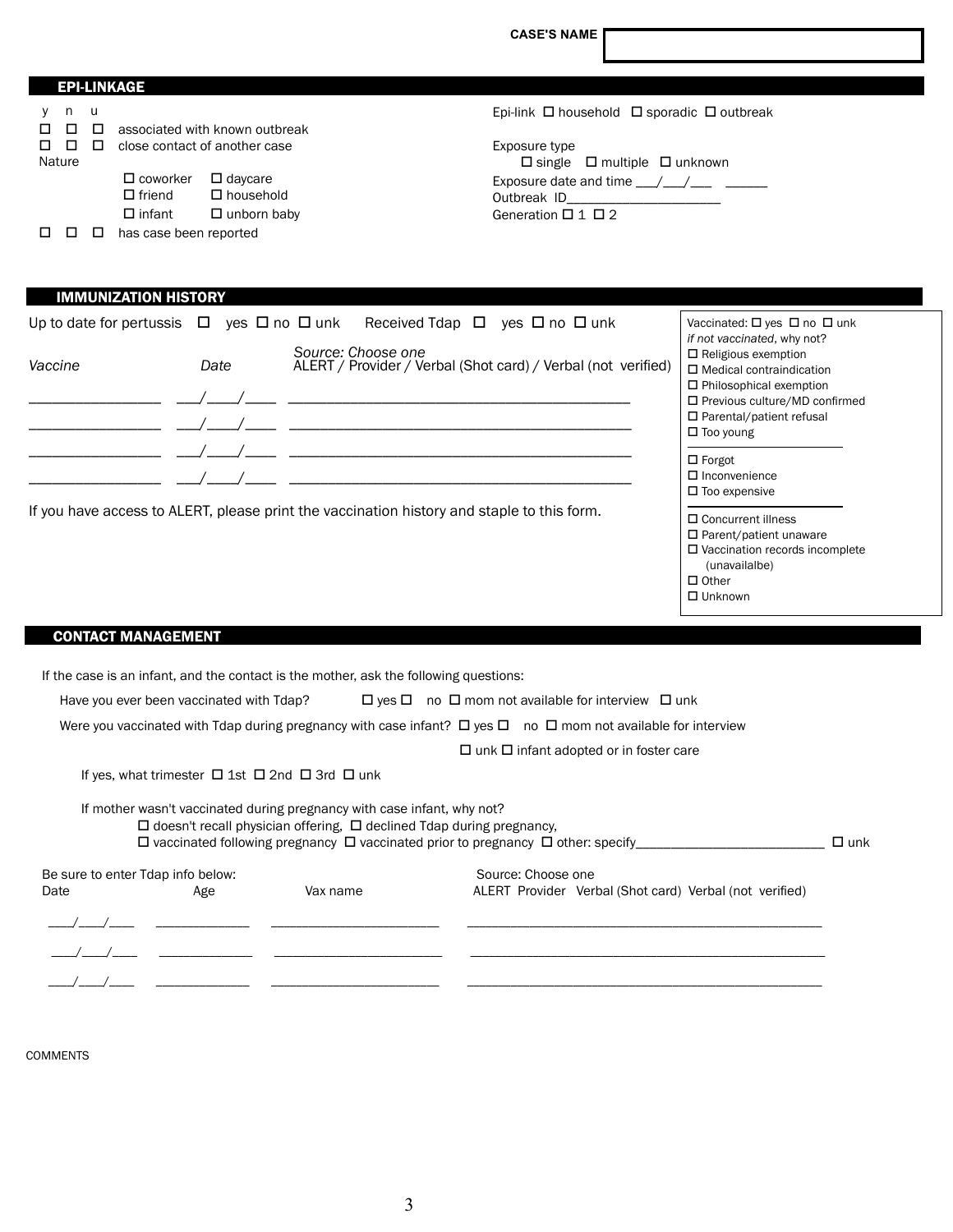**CASE'S NAME**

## CONTACT MANAGEMENT

Use this page for contacts other than the mother of infant cases. Add additional pages as necessary

|                                                 | Contact 1                                                                                              | Contact 2                                                                                                          |
|-------------------------------------------------|--------------------------------------------------------------------------------------------------------|--------------------------------------------------------------------------------------------------------------------|
| Name (First, Middle [not<br>initials] and Last) |                                                                                                        |                                                                                                                    |
| Phone number                                    |                                                                                                        |                                                                                                                    |
| Address (street, city)                          |                                                                                                        |                                                                                                                    |
| Address, (county, zip)                          |                                                                                                        |                                                                                                                    |
| Date of birth or years of age                   |                                                                                                        |                                                                                                                    |
| High risk                                       | $\square$ No<br>$\square$ Yes                                                                          | $\square$ Yes<br>$\square$ No                                                                                      |
| Sex                                             | $\Box$ Male $\Box$ Female                                                                              | $\Box$ Male $\Box$ Female                                                                                          |
| Relation to case*                               |                                                                                                        |                                                                                                                    |
| Pregnant                                        | $\Box$ Yes $\Box$ No if yes, due date $\_\_\_\_\_\_\_\_\_\_\_\_\_\_\_\_\_\_\_\_\_\_\_\_\_\_\_\_\_\_\_$ | $\square$ Yes<br>$\Box$ No <i>if yes</i> , due date $\_\_\_\_\_\_\_\_\_\_\_\_\_\_\_\_\_\_\_\_\_\_\_\_\_\_\_\_\_\_$ |
| <b>Sick</b>                                     | $\square$ Yes<br>$\Box$ No if yes, onset date __/__/__                                                 | $\square$ Yes<br>$\Box$ No if yes, onset date $\_\_\_\_\_\_\_\_\_\_\_\_\$                                          |
| Occupation                                      |                                                                                                        |                                                                                                                    |
| Date identified                                 |                                                                                                        |                                                                                                                    |
| Prophy recommended?                             | $\Box$ No $\Box$ Already on antibiotics<br>$\square$ Yes<br>Date recommended / /                       | $\Box$ No $\Box$ Already on antibiotics<br>$\square$ Yes<br>Date recommended __/__/__                              |
| Education provided?                             | $\Box$ No if yes date provided $\Box/\Box/\Box$<br>$\square$ Yes                                       | $\Box$ Yes $\Box$ No if yes date provided $\Box/\Box/\Box$                                                         |
| Immunization**<br>(date and vaccine type)       |                                                                                                        |                                                                                                                    |
| Date of swab (if done)<br>and results           | $\square$ Indeterminate $\square$ Positive $\square$ Negative<br>$\Box$ Not done<br>$\Box$ Unknown     | □ Indeterminate □ Positive □ Negative<br>$\Box$ Unknownn<br>$\Box$ Not done                                        |

\*babysitter, coworker, daycare, father, friend, infant, medical, mother, mother (not biological), other household, preschool, school, sibling, unborn baby, other

\*\*If you have access to ALERT, please print the vaccination history and staple it to this form.

Comments

Н

| <b>ADMINISTRATION</b>                                    |      |       | <b>APRIIL 2015</b>           |  |
|----------------------------------------------------------|------|-------|------------------------------|--|
| Remember to copy patient's name to the top of this page. |      |       |                              |  |
|                                                          |      |       | Case report sent to OHA on   |  |
| Completed by                                             | Date | Phone | Investigation sent to OHA on |  |